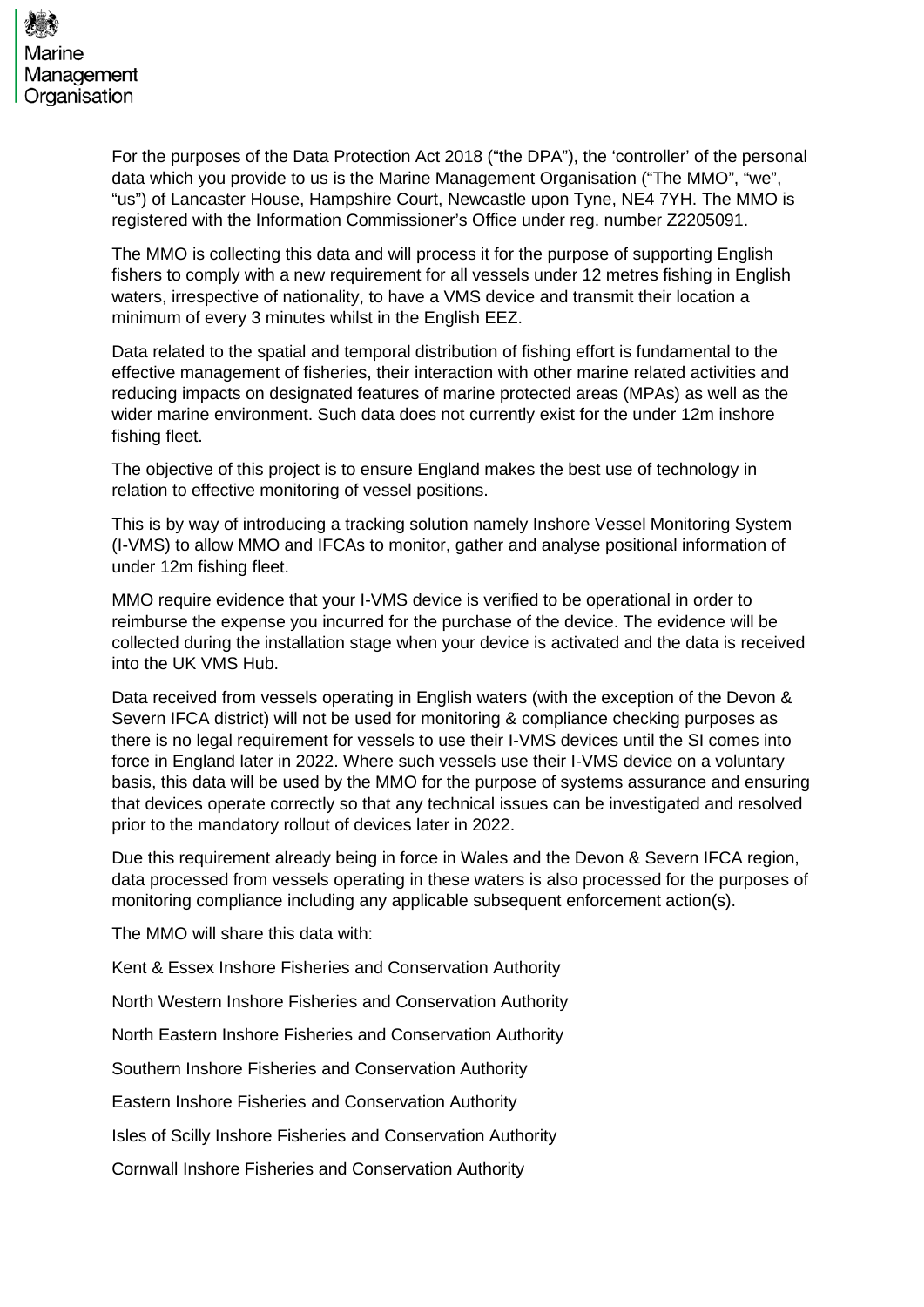

Devon & Severn Inshore Fisheries and Conservation Authority

Sussex Inshore Fisheries and Conservation Authority

Kent & Essex Inshore Fisheries and Conservation Authority

Northumberland Inshore Fisheries and Conservation Authority

National Maritime Information Centre (for the purpose of maritime surveillance).

Maritime and Coastguard Agency (for the purpose of safety at sea).

Centre for Environment, Fisheries and Aquaculture ("CEFAS") for publication of fisheries report, scientific assessment and quota management.

We will not share your information with any other organisation or third party, other than those named above. There may be other circumstances in which we may need to share or use certain information about you, which are:

- If we have a legal obligation to do so or if we are requested to do so by a competent authority such as the police or a court.
- If we need to use or disclose your information to obtain legal advice in connection with legal proceedings.
- If we need to share your information to protect your vital interests if you are unable to give us consent or it is unreasonable for us to ask for your consent in circumstances (e.g., if you are injured).

Data collected from vessels operating in areas where statutory instruments are in force (currently Wales and Devon & Severn IFCA district) will be retained indefinitely for the purposes of statistical research, scientific assessment and quota management.

Data collected from vessels operating in English waters prior to England's statutory instrument being in place (for the purposes of systems assurances) will be deleted following confirmation that devices are working correctly.

This is in accordance with our information retention policies and on the expiration of such period we will safely delete it.

## **For data processed relating to vessels operating in English waters (with the exception of the Devon & Severn IFCA region):**

Information provided to the MMO will be processed under Article 6(1)(f) of the UK GDPR which states that processing is necessary for the purposes of the legitimate interests pursued by the controller.

## **For data processed relating to vessels operating in Welsh waters and the Devon & Severn IFCA region:**

Information provided to the MMO will be processed under Article 6(1)(c) of the UK GDPR which states that processing is necessary for compliance with a legal obligation to which the controller is subject and Article 6(1)(e) of the UK GDPR which states that processing is necessary for the purposes of a task carried out in the public interest or in the exercise of official authority vested in the controller. We are also required to meet at least one of the processing conditions under Schedule 1 of the Data Protection Act, which are:

6. Statutory and government purposes; and

10. Preventing or detecting unlawful acts.